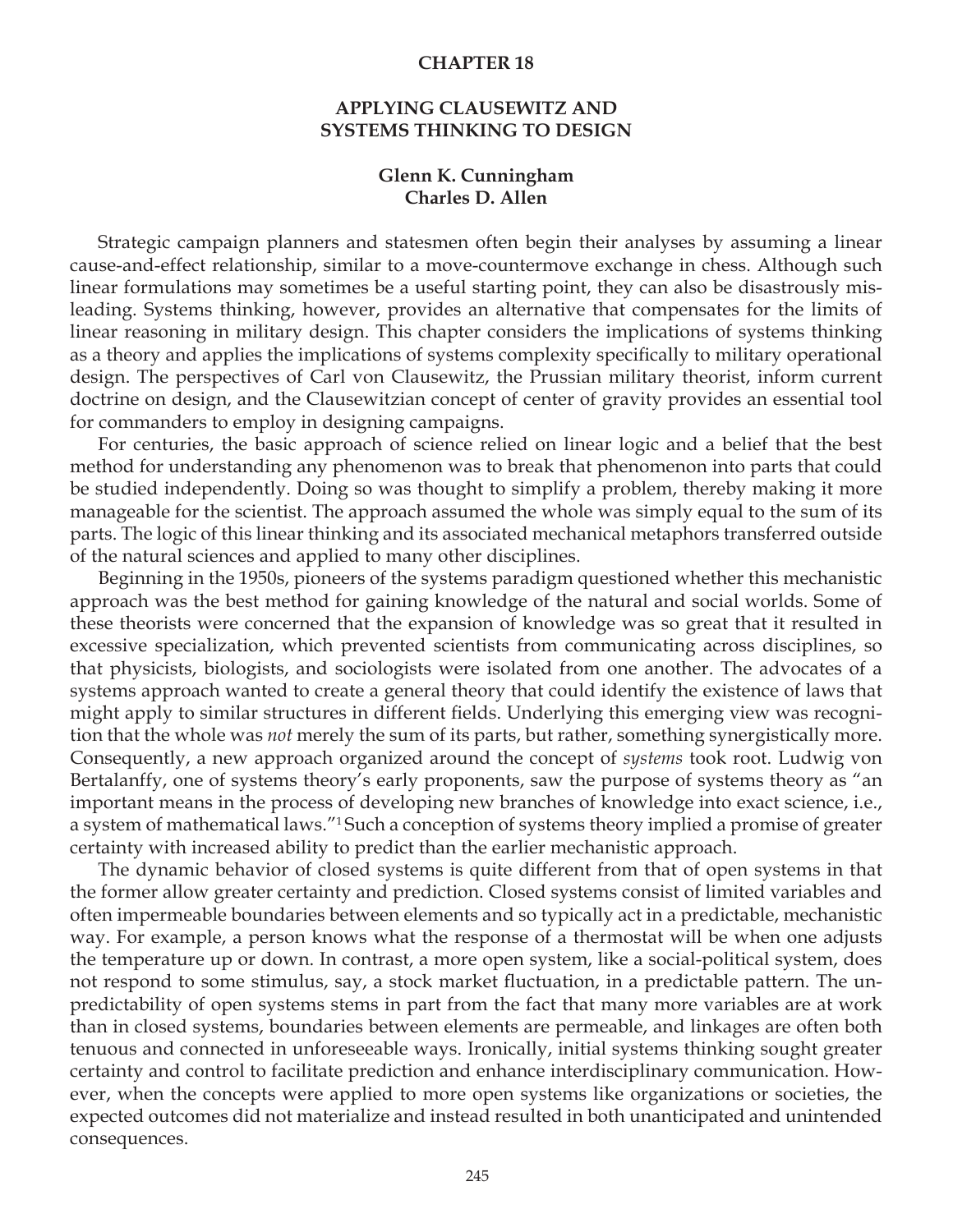## **SYSTEMS THINKING AND ORGANIZATIONAL DESIGN**

When thinking of an organization, one tends to look at its structure as a wiring diagram that depicts departments and functions in the form of a bureaucracy—hierarchical and well-defined. Military organizations in particular have long been considered illustrative of such structure and processes. Gareth Morgan conceptualized organizations as functioning like a machine.2 The machine metaphor views organizations as closed systems with inputs, internal processes, and outcomes. Each part of the organization fits together by design so the smoother and more standardized the operation, the more efficient is its production. The scientific management concepts of Frederick Taylor supported the view of organizations as closed systems.<sup>3</sup> Taylor sought to reduce all production to component processes, define key activities, minimize variations, and then manage the performance of workers with precision. This scientific approach assumed direct cause-andeffect relationships in what happened on factory shop floors. The role of leaders in general and strategic leaders in particular was to remove any fluctuation in the external environment to allow for the predictability of both inputs and outputs. As such, strategic leaders designed internal systems that demanded maximum efficiency from workers, acquired resources for production, and either captured or developed demand for the product in the market. In other words, strategic leaders were the only "thinkers" in the organization―most other direct-level roles in such a system were intended to only be "doers."

As one would expect, this machine metaphor, while potentially effective in a stable, predictable environment, had some drawbacks. The emergence of larger and more complex organizations led to the discipline of systems analysis and the rise of Operations Research and Systems Analysis (ORSA). ORSA practitioners sought to identify all key parameters of closed production systems by observation, measurement, and analysis. Analysts then developed mathematical models and simulations to determine the optimal design of systems and processes. This ORSA approach attained prominence in military circles with the "whiz kids" of Secretary of Defense Robert McNamara in the 1960s. In the 1980s, the emphasis on systems analysis led to systems engineering, with the focus on design and control.4 Army officers will remember the emergence of Battlefield Operating Systems (BOS) and System of Systems Analysis (SOSA) as the Army tried to quantify combat operations in the era of Air-Land Battle. The methodology for systems analysis was to observe potentially critical events, collect data to reveal trends, establish causal relationships, and then seek to design systems with control mechanisms to attain optimal performance. Attempts to quantify large-scale combat operations to reduce the fog and friction of war through BOS and SOSA led to a false sense of certainty challenged by contemporary 21st-century experience in operations in Iraq and Afghanistan.

The focus on the scientific reductionism of processes by managers resulted in them doing things right (that is, following established procedures) within well-defined structures. However, as the complexity of globalization and the interconnectivity of near-instantaneous communications and data processing increased, this approach proved less and less efficacious. Organization theorist and systems thinking pioneer Russell Ackoff presented another perspective of organizations as human enterprises with people as integral components, and organizations as part of open systems.<sup>5</sup> His approach to systems thinking challenged the purely scientific approach by examining social, cultural, and psychological aspects of people in organizations. Ackoff offered that systems thinking was required by leaders to determine what were the "right" things to do for organizations. This holistic view of organizations coincided with the acceptance that an organization was more than the sum of its parts. As part of an open system, there are organizational interactions with the external environment that are beyond the control of management, as well as internal feedback mechanisms that indirectly influence operations in unforeseen ways. The desire to have an orga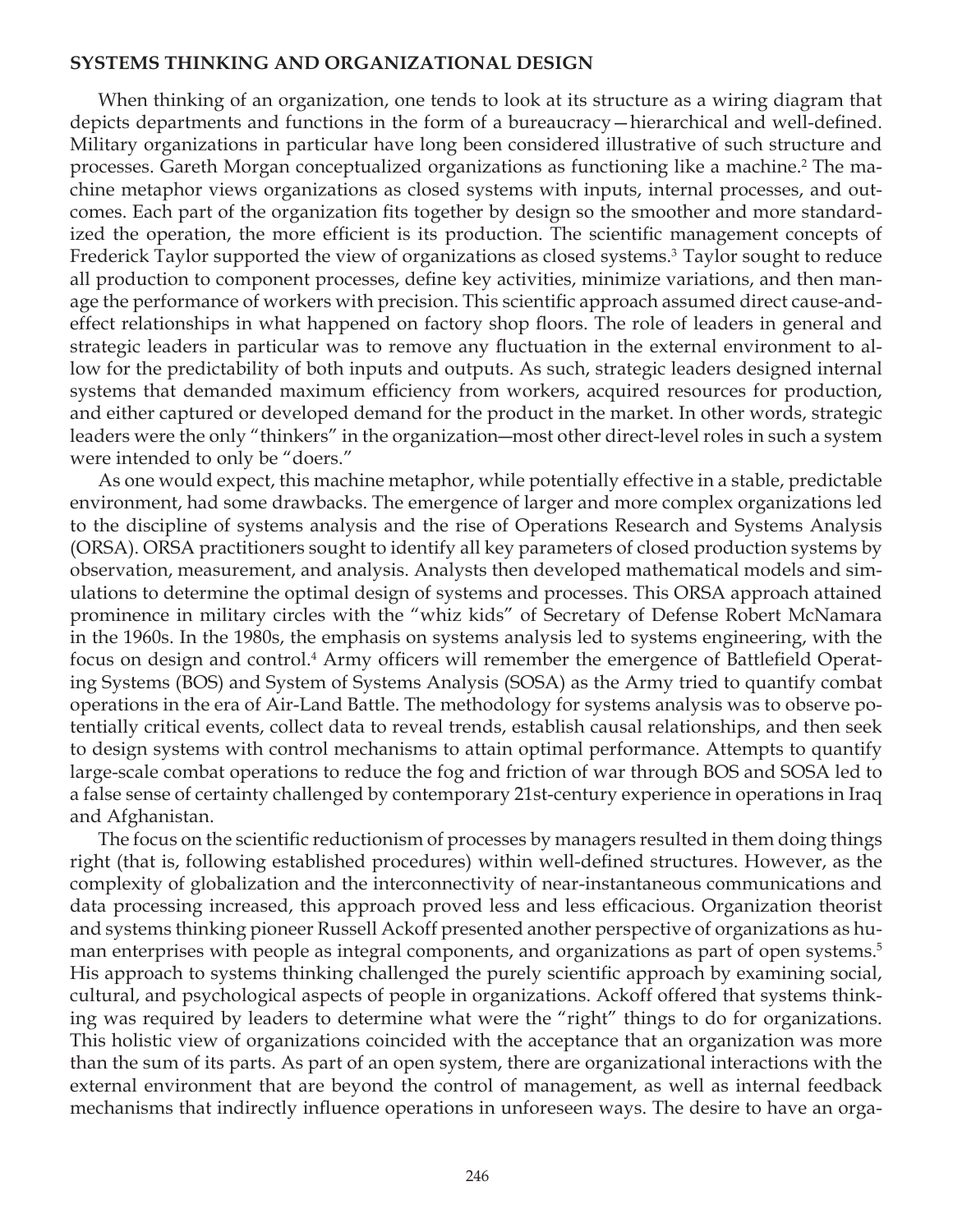nization that acts like a well-oiled machine with clock-like precision does not mirror the reality of most organizations. As we talk about organizations in the context of systems thinking, the terms "dynamic," "nonlinear," "second-" and "third-order effects," and "unintended consequences" are used to describe actions in organizations. There are other intangibles that defy quantification affective factors, motivation, cohesion, organizational climate and culture, and leadership—that either support or detract from organizational performance.

Peter Senge introduced and captured in his book *The Fifth Discipline* the treatment of an organization as an entity that actually "learns."6 He noted that something was missing in our understanding of organizations as systems when:

- Over 75 percent of re-engineering efforts fail to achieve targeted improvements in performance.
- Many initiatives to reduce cost in one part of a system result in increased cost elsewhere.
- The vast majority of restructuring efforts fail to achieve intended synergies and generate unintended consequences.
- Large-scale projects tend to overrun schedule, budget, or both.
- Metrics result in more reports and administrative burdens but shed little light on the levers that can be pulled to meet targets.

Senge offered a view of organizations as social activities that perform best when all members are able to contribute to achieving their goals. While some have called this empowerment, systems thinking is the critical competency in an organization that develops the synergy of the other four disciplines.7 Systems thinking provides a framework for understanding and explaining organizational processes and how they perform over time. The use of system-thinking models helps members understand complex problems and develops shared team understanding while suggesting ways to leverage the problems and identify and test solutions―all processes that support learning organizations.

Senge's insights apply to the Department of Defense (DoD) and its armed services, which are undeniably large, stratified organizations composed of systems within systems. A review of any DoD organizational chart will illustrate the functions and assignment of responsibilities to provide a product or service in the pursuit of national defense. The Army Organizational Life Cycle Model (AOLCM) depicts the linkage of systems for acquiring, developing, employing, and then retiring resources (see Figure 18-1). A vivid example of the AOLCM in action is personnel—the Army recruits, trains, and educates people, then assigns them to perform missions until they are eventually released from service. Some may naively believe that such a personnel system is a simple linear process, but in truth, it is inherently convoluted and complex. A typical U.S. Army War College student, after 18 or more years of service and over a decade at war, demonstrates a career characterized by four or five promotions, three or four deployments, 10 to 12 jobs at five or six different locations, four or five formal educational opportunities, and eight to 10 moves for the Soldier and family. Moreover, the personnel system is interdependent with systems for compensation, promotion, health care, and family support. The personnel system is also influenced by operational concepts that seek to determine the types of people needed to man weapons systems and equipment to fight according to Army doctrine. There are series of interactions that have second- and third-order effects as well as unintended consequences. Hence, any decision on military personnel should consider its relation to other functions. The linkage of systems for acquiring, developing, employing, and then retiring resources is inherently complex, interconnected, and self-adapting.<sup>8</sup>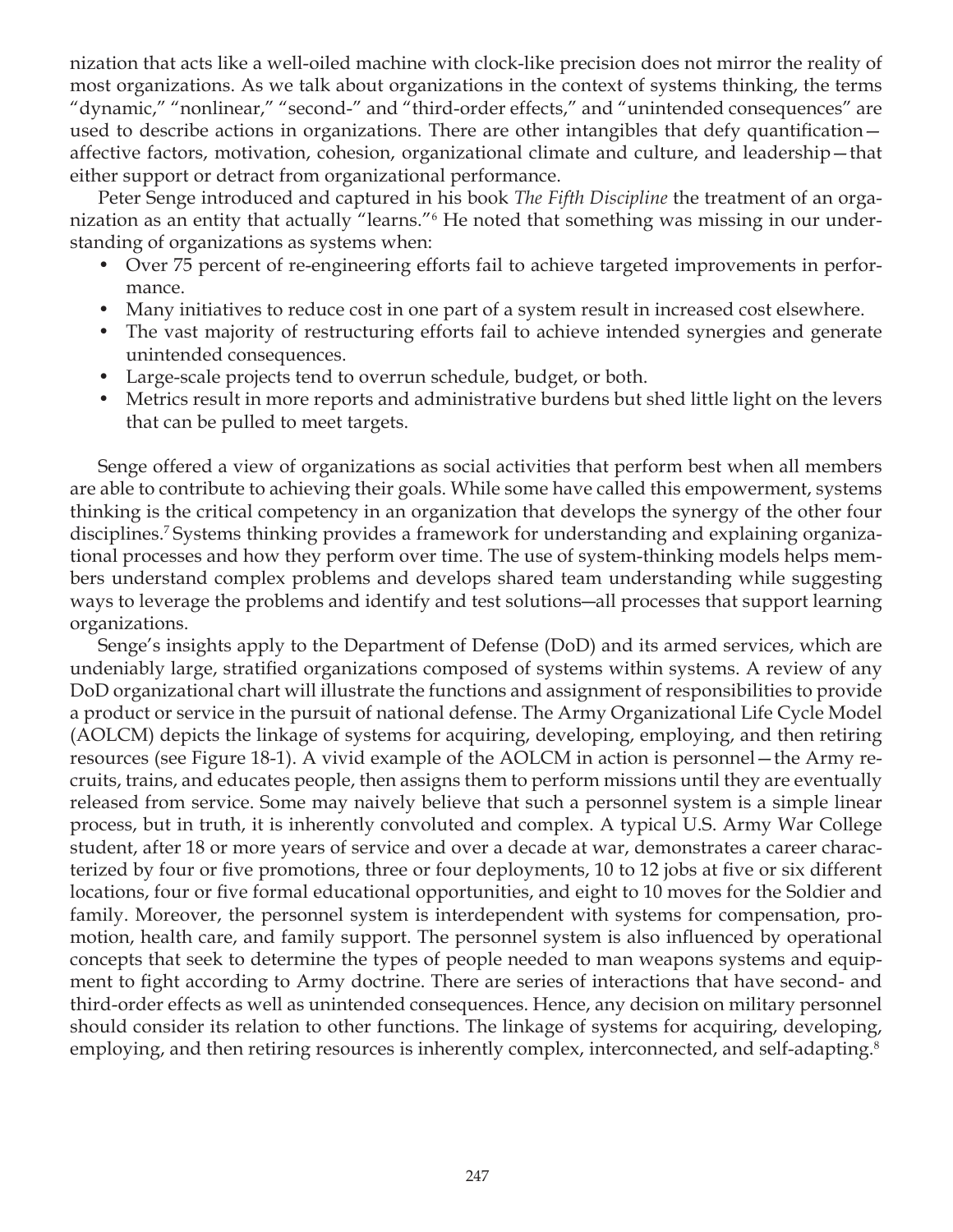

**Figure 18-1. The Army Organizational Life Cycle Model.**

The U.S. Army realizes that simple linear depictions do not reflect actual cause-and-effect relations; thus, the Army looks for intervening variables and interactions between the variables. Interconnectedness and unintended consequences abound in the most mundane decisions in large and complex organizations, and the U.S. Army and operational commands are not immune from this reality. This reality will become more pressing when budget reductions force a rethinking of the capabilities required of the DoD and the Services, and how they will organize, man, train, equip, and fight in an era of persistent tension. The uncertain and ambiguous future requires effective application of systems-thinking principles.

The machine metaphor used to characterize organizational design is more troublesome when applied to open political and social systems. Thus, the impact of interactions, associated negative feedback, and unintended consequences is central to the security dilemma underlying dynamic processes in international relations. The dilemma stems from the fact that states often seek to maximize their power by increasing the resources devoted to their security. By doing so, states are able to threaten others who are likely to respond with efforts to neutralize or counterbalance the effort of the first state. The result is that no state is more secure than when the process began, and the first state was unable to maximize its power as intended. Similarly, the balance of power illustrates the negative feedback found in international politics. States may respond to threats by balancing against any state that might threaten their security, so that any move that could bring a state great competitive advantage can be expected to generate opposition from others. For example, one can look at the North Korean attack on South Korea in 1950 as reflecting such a response. That attack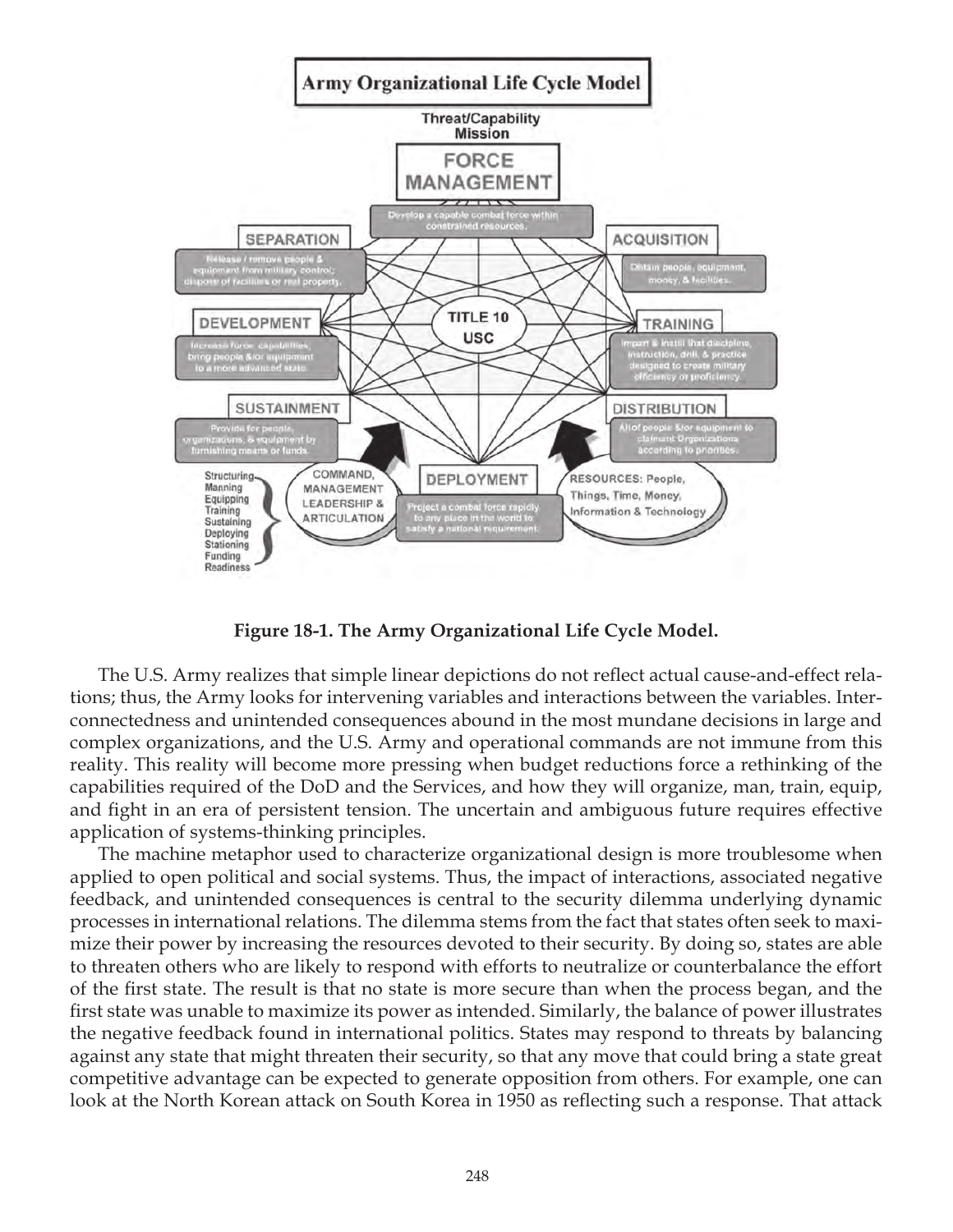was sanctioned by both the Union of Soviet Socialist Republics (USSR) and the People's Republic of China (PRC) on the assumption that the North Korean advance would strengthen their position in Northeast Asia against the United States and Japan. However, the attack had the opposite effect because it led the United States to triple its defense budget, conclude defense treaties around the globe, and transform the North Atlantic Treaty Organization (NATO) into a functioning military command.<sup>9</sup>

U.S. contemporary experiences in Afghanistan and Iraq served to reinforce the necessity to understand system complexities and dynamics. It is clear that policymakers did not appreciate the multiple components of Iraqi society nor the interrelationship between Afghanistan and Pakistan at the outset of operations. As the linkages became clearer and the underlying assumptions were invalidated, senior national security and defense policymakers were forced to reevaluate goals and eventually adjust strategies. Such was the case in 2006 for Iraq and 2009 in Afghanistan, which resulted in the surge and the refinement of military objectives. Challenges persist for military leaders to develop effective strategies in an uncertain future of persistent tension and fiscal constraints. Developing operational capabilities will require rethinking the systemic complexities associated with institutional systems and processes.

# **SYSTEMS COMPLEXITY IN MILITARY OPERATIONS**

What, then, are the aspects of a systems approach that are most helpful for military leaders in strategic thinking and design? Systems thinking applied to the kinds of open systems with which commanders and staff planners deal provides a caution against the hazards of simple linear cause-and-effect reasoning. A starting point for appreciating differences between systems thinking and linear thinking lies with the definition of *system*. A system is a set of units (or elements) interconnected in such a way that change in some elements produce changes in other parts of the system. In addition, the changes induced in other elements will not necessarily be proportional to the initial change. The aphorism, "the straw that broke the camel's back," nicely captures this disproportion between inputs and outcomes. Initially inputs and outcomes seem at balance. One straw, or even several straws, appear to cause the camel no discomfort. However, eventually the addition of a single straw, no different from the others, causes our unfortunate beast to crumble—a seemingly disproportionate outcome, given our earlier experience with camel loading. Similarly, in the realm of economics, the "law of diminishing returns" suggests that at a particular inflection point returns will decrease despite increased input, again demonstrating an example of the disproportion between inputs and outcomes. In addition, the system as a whole exhibits properties or behaviors different from its individual parts. Following from the definition of system, interactions and interconnections within and outside the system must affect strategic thinkers contemplating military design.

Any theater of war presents a complex array of intermixed physical, geographical, psychological, social, political, and economic factors such that experts have long recognized that military operations must be approached from a systems perspective.<sup>10</sup> That said, the 21st century, with the globalized and digitally enhanced nature of human enterprises of all sorts, presents particularly compounding structural and interactive complexities. Commanders must approach operations as a holistic system of subsystems―a process complicated even more by adaptive interventions on the part of the many actors who are involved, whether supportive, neutral, or adversarial. Such complex adaptive systems "exhibit coherence under change, via conditional action and anticipation, and they do so without central direction."<sup>11</sup> This coherence makes it difficult for a single actor, such as a commander, to compel outcomes effectively.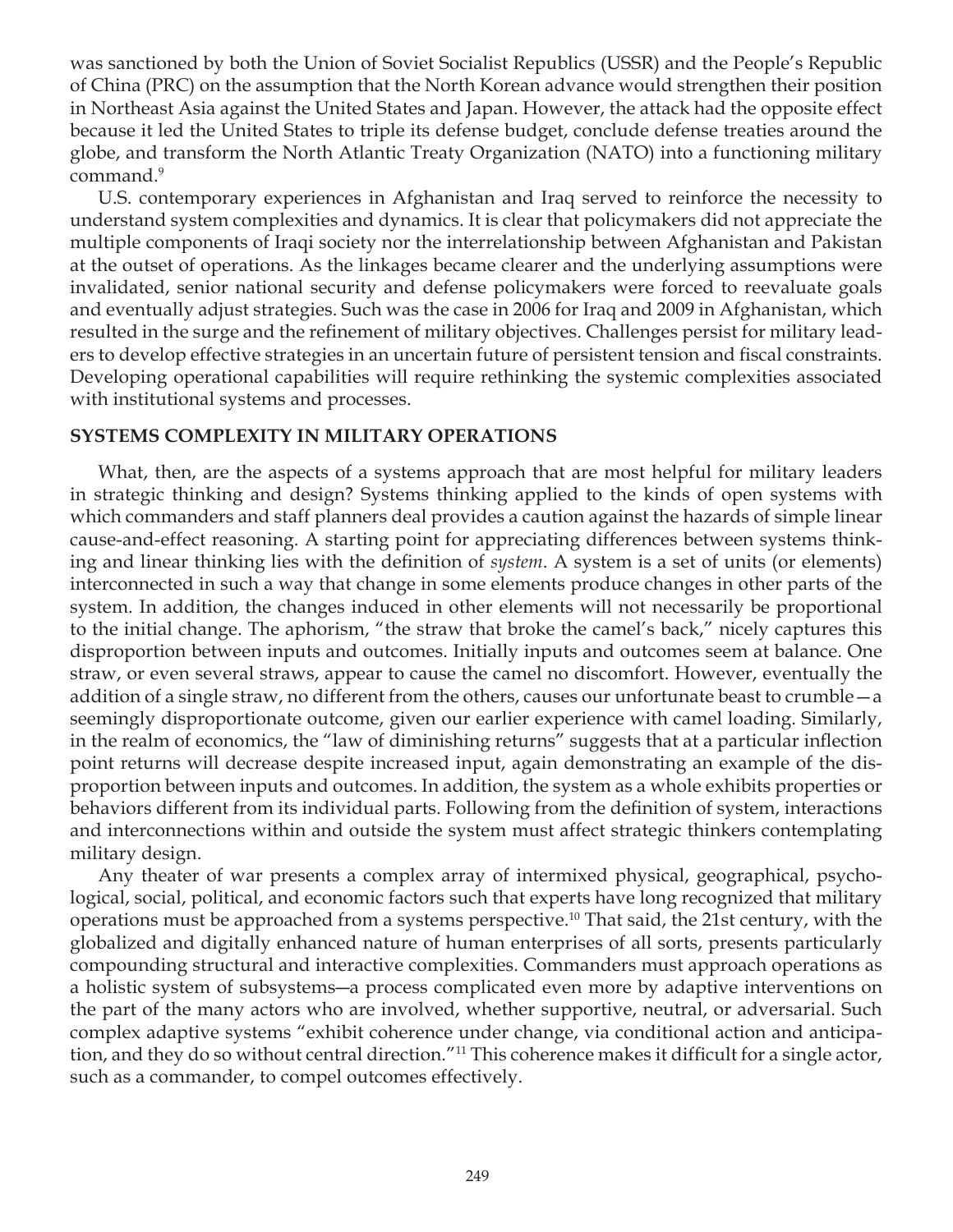Historically, military operations are among the most complex of human activities. They take place in and across a range of decisive actions, yet this continuum is prone to overlap, indistinct transitions, varying magnitudes, and contemporaneous actions.12 Across this field, threats are neither stable nor monolithic, and violence can range widely from infrequent criminal attacks during otherwise peaceful periods to the ongoing, full-scale hostilities of general war. Operational themes include but are probably not limited to peacetime military engagement, limited interventions, peace operations, irregular warfare, and major combat operations. These thematic descriptions may not occur in sequence or in isolation but may well surface simultaneously as a mixture of activities increasingly termed hybrid warfare.13

The electronic information age allows great advances in military affairs, because collaboration and information sharing can proceed simultaneously at multiple levels. The same electronic advances underlie precision guided munitions that increase the lethality of attack. Digital communications systems synergistically network command elements at longer ranges with greater numbers of synchronized participants, enhancing mission command. Nevertheless, the 21st-century operational environment continues to pose problems that can be variously well-structured, medium-structured, or ill-structured, thus defying easy discernment and presenting no uniform, definitive way of formulating solutions.14Hence, traditional requirements for effective leadership remain in effect alongside state-of-the-art technology―in particular, disciplined critical thinking, relevant experience, and insightful judgment are more important in decisionmaking and problem solving than ever. That is, the commander must add value to the process of understanding the operational environment or risk being overwhelmed by systems complexity—and be defeated by an adversary who can, despite systems complexity, design approaches to problem solving faster than the commander can.

Accordingly, an operational or strategic commander cannot focus on purely military matters in his operational environment and ignore other subsystem or related system elements. Certainly potential adversaries realize this, as it is clear that U.S. military power is overwhelming. If an enemy cannot hope to prevail militarily, that foe is likely to choose other battlespace. Instead of a military-to-military confrontation, modern warfare is likely to require the application of all elements of national power (diplomatic, informational, military, and economic) against adversary systems (political, military, economic, social, informational, and infrastructure).<sup>15</sup>

### **CLAUSEWITZ AS A SYSTEMS THINKER**

The great Prussian theorist of war, Carl von Clausewitz, posited two ways out of systems-generated conundrums. The first was to recognize that just as all things in war are complex and cause friction, not all things are of equal importance or equal difficulty. Tactical tasks are relatively selfcontained, and logistical concerns are restricted along certain channels of action by the limitations of time and space. However, as the functions to be performed become increasingly intellectual, the more the commander's cognition and experience becomes of paramount importance.<sup>16</sup> Secondly, Clausewitz postulated that a senior commander should remain adaptable and not be bound by doctrine, but guided by principles that are "intended to provide a thinking man with a frame of reference for the movements he has been trained to carry out, rather than to serve as a guide that, at the moment of action, lays down precisely the path he must take."<sup>17</sup>

Thus, Clausewitz focused on the central role of the commander in design—framing the strategic or operational problem to be addressed by military planning. Clausewitz's position on this matter is echoed in contemporary calls for emphasizing the role of the commander in operational design. Design highlights critical actions toward which a commander should direct personal efforts: understanding the strategic goals to be achieved, comprehending the operational context, framing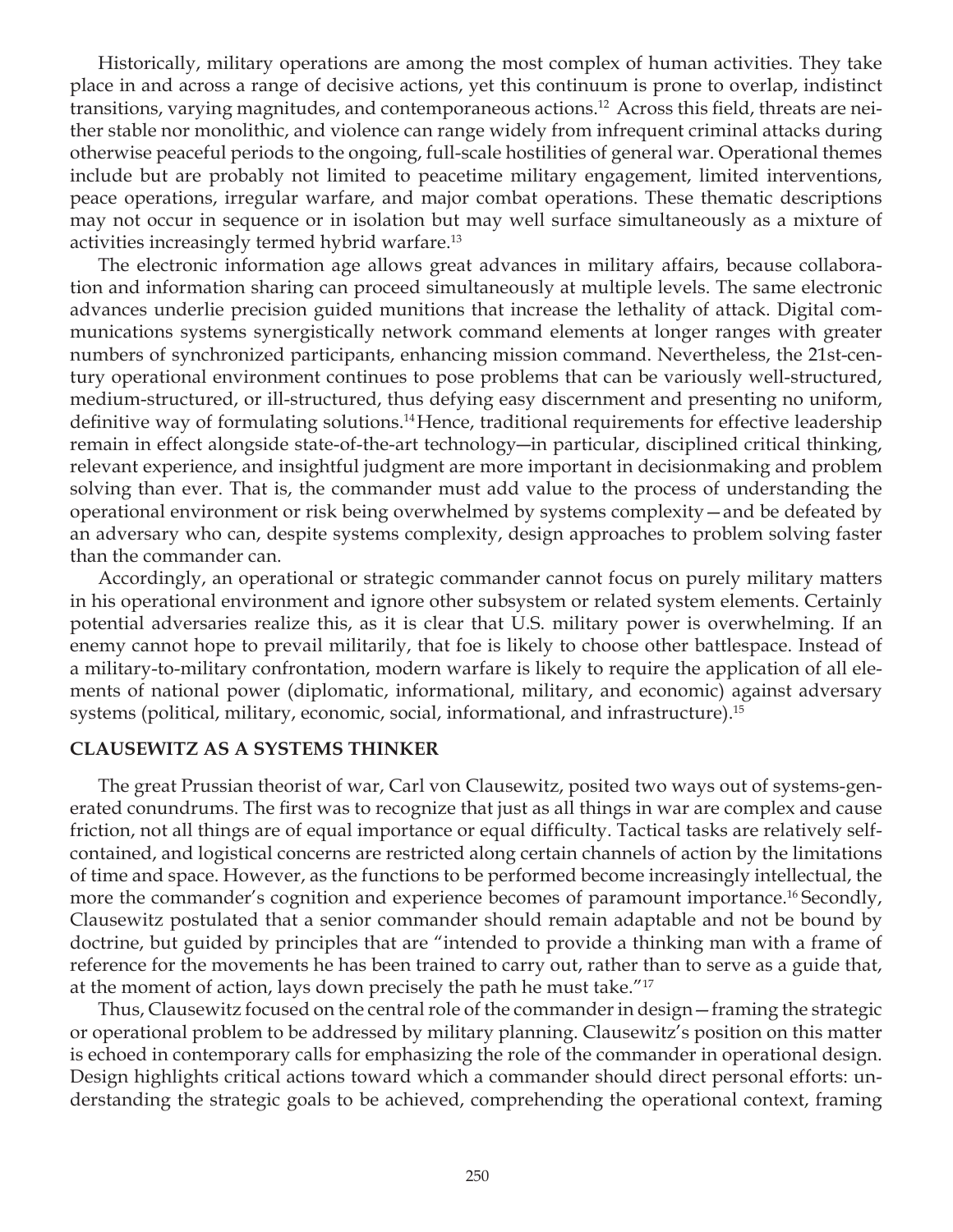the nature of the problem, and considering operational approaches to solving that problem.<sup>18</sup> The first two actions describe the nature of both extant factors and discover the conditions that must be altered to change those factors favorably. The third clarifies the nature of the problems to be faced, and the fourth sets the stage for the development of courses of action that will enable the achievement of the desired end states that resolve those problems.

Design as a creative thinking methodology is not new, but rather reemphasizes an approach to systems thinking that postulates that the commander must appreciate the operational environment facing him/her and must further be able to assess the relative qualities and values of systemic operational factors. Only by thus framing the nature of the problems confronting the organization can a commander visualize a concept of operations and describe to others a mission narrative about how to effectively bring about change.<sup>19</sup> Primary tools used to initiate and guide this process, which perforce must be undertaken in some detail by the commander's staff, are the initial commander's intent, the commander's planning guidance, and the commander's critical information requirements.20

On the modern battlefield, the commander cannot be a passive approval authority for the insights, initiative, and industry of others. The commander must be an integral and additive part of the process and make a personal, positive contribution to mission success through all aspects of design, planning, and execution. Indeed, the commander may well be the only person with the requisite experience, long-range time horizon, judgment, and intuition who is in a position to make those additive contributions to staff inputs and estimates. Field Marshall Sir William Slim described this unalterable responsibility:

I suppose I have published dozens of operations instructions and orders, and I have never written one myself because I have always had excellent staff officers who could do it. But, there is one part of an order that I have always made a point of writing myself. That is the object [that is, the commander's intent]. I do recommend it to you, gentlemen, that when long orders are being written for complicated operations, you take up your pen yourself and write the object in your own words so that object goes down to everybody. <sup>21</sup>

The commander's responsibility to understand strategic guidance, visualize a design concept, and communicate it succinctly and thoroughly to his/her subordinate planners and commanders cannot be delegated, but are, in fact, fundamental elements of strategic senior leadership. The commander's personal role in design is perhaps his/her most essential contribution to campaign success.<sup>22</sup> As Clausewitz pointed out:

If we pursue the demands that war makes upon those who practice it, we come to a region dominated by the powers of intellect. War is the realm of uncertainty; three quarters of the factors on which action in war is based are wrapped in a fog of greater or lesser uncertainty. A sensitive and discriminating judgment is called for; a skilled intelligence to scent out the truth.<sup>23</sup>

That discrimination and judgment, that skilled intelligence, is something only a seasoned, discerning commander can provide.

# **CENTER OF GRAVITY DETERMINATIONS IN SYSTEMS THINKING AND DESIGN**

In the joint doctrinal context, design is directly applicable to operational art. Design involves the formation and use of a conceptual and contextual framework as the foundation for understanding the situation and the problem relative to implementing strategic direction. Design reduces system complexity and ambiguity to enable campaign planning, joint operations order development, and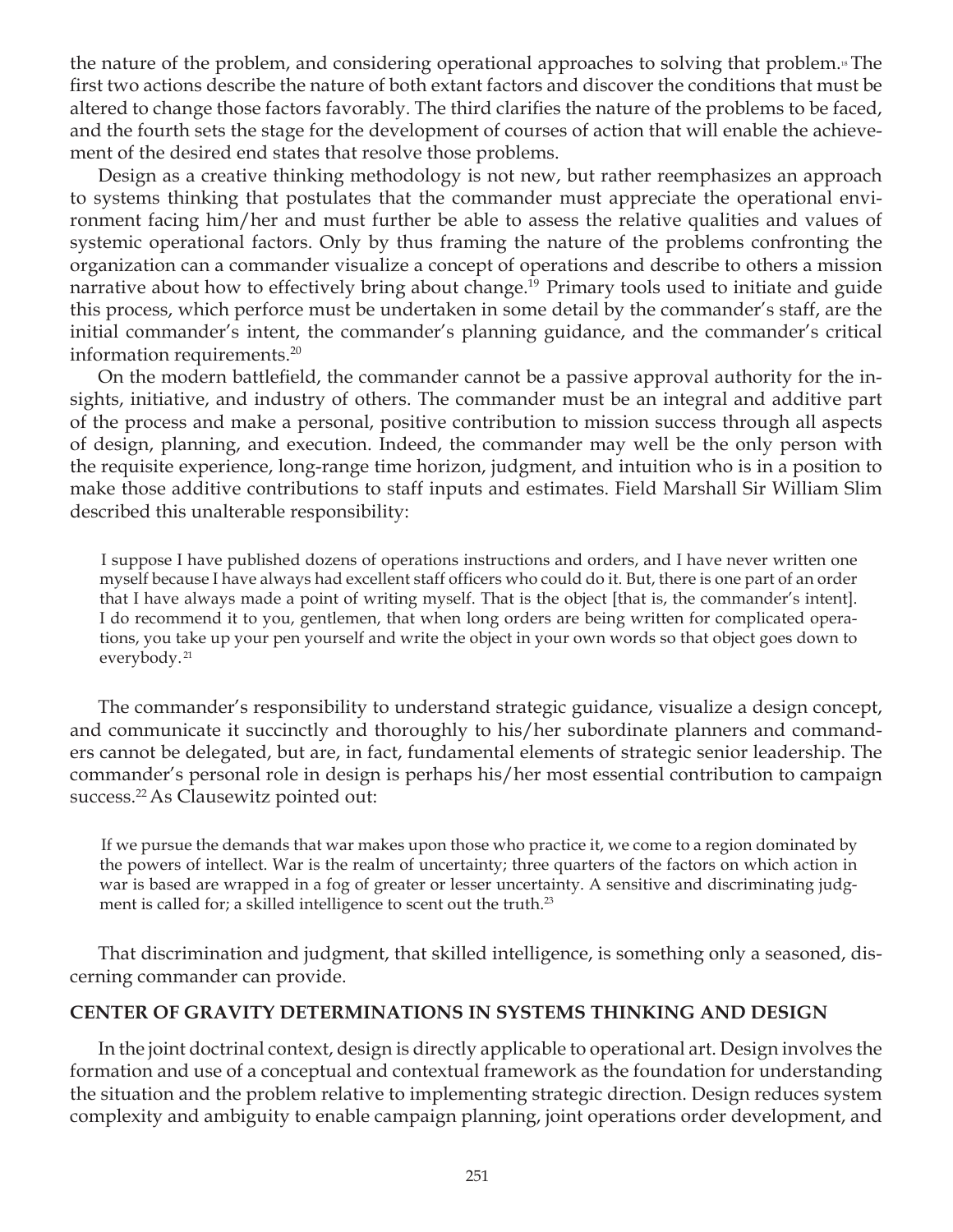subsequent execution of the campaign.<sup>24</sup> Thus, design inherently requires a systems perspective at its forefront.

However, it is the nature of complicated systems to defy rational analysis and linear thought. As Clausewitz pointed out, there is no quick and easy process that will eliminate friction and dissipate the fog, enabling the commander to crystallize an appropriate course of action in an operational environment comprised of numerous interrelated subsystems. The resultant systems interaction of complexity, indistinctness, internal dynamics, and human cognitive limitations place heavy demands on planners and make the commander's decisionmaking imprecise and riskprone.25 Hence, a common tendency is to pursue imprecise and vague objectives that are often in actuality multiple objectives. This poses problems for design and planning, because the pursuit of such multiple ends with limited means and restricted ways implies that many factors must be simultaneously counterbalanced and many criteria satisfied at once—thus increasing risk.<sup>26</sup> Hence, one of the most important determinations facing a commander and his/her staff in design is the identification of the centers of gravity.

The Clausewitzian concept of center of gravity is a useful construct in design. It provides a means by which commanders and planners can frame the complicated interlocking systems making up the operational environment*,* set priorities, and coordinate and synchronize efforts across the range of warfighting functions. Clausewitz described this concept thusly:

One must keep the dominant characteristics of both belligerents in mind. Out of these characteristics a certain center of gravity develops, the hub of all power and movement, on which everything depends. That is the point against which all our energies should be directed. Small things always depend on great ones, unimportant on important, accidentals on essentials. This must guide our approach. . . . [Only] by constantly seeking out the center of his power, by daring all to win all, will one really defeat the enemy.<sup>27</sup>

Clausewitz's concept of center of gravity has generated much discussion, but for the purposes of this treatment, it is sufficient to clarify its importance and relevance to systems thinking and design. The selection of a center of gravity serves to solidify the commander's understanding of the operational environment and provides insights about the system, its constituent elements, and where and how operations should be executed. It is key to the design elements of framing the operational environment, framing the nature of the



problem, and considering **Figure 18-2. Characteristics of Centers of Gravity.**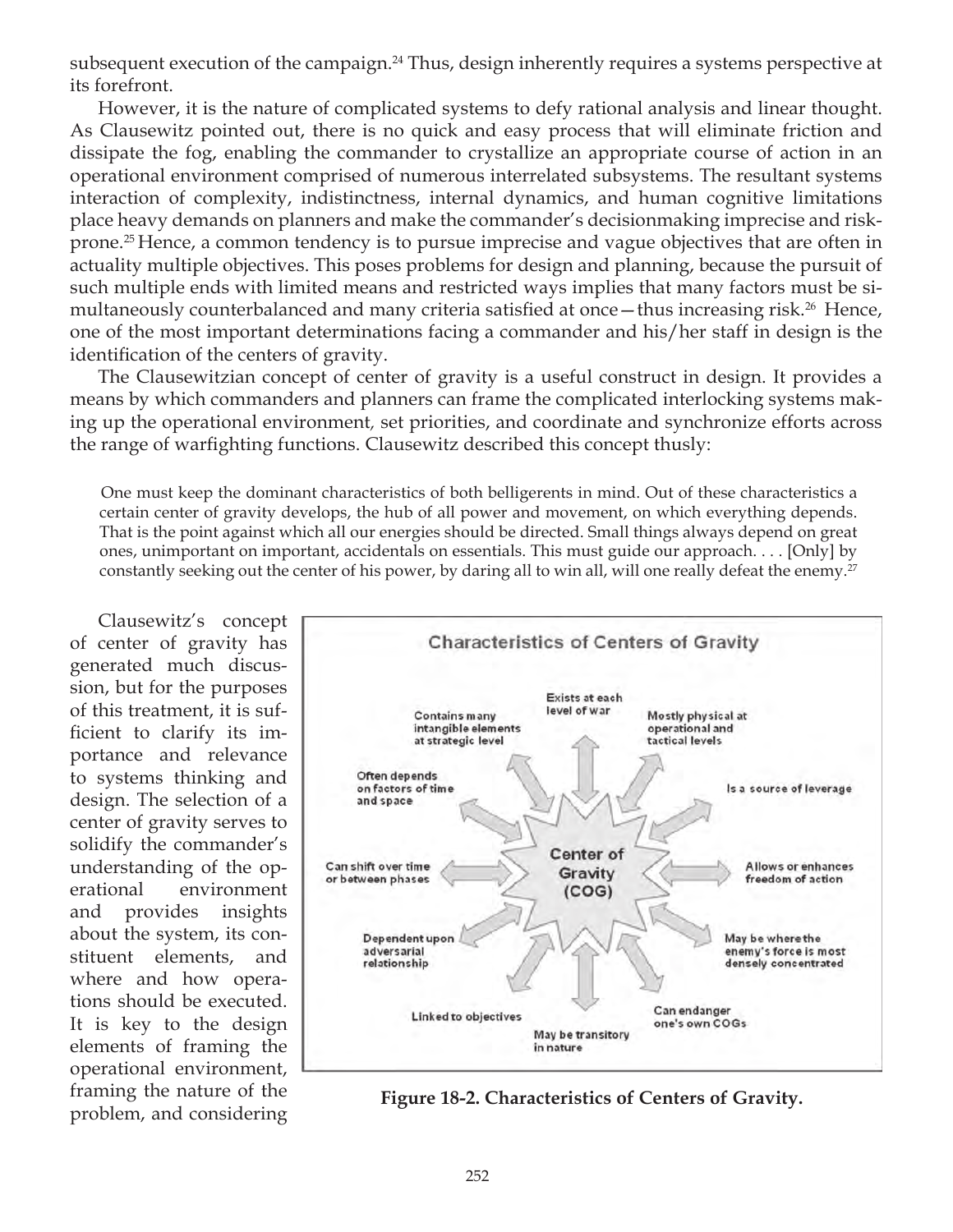operational approaches. A center of gravity is "a source of power that provides moral or physical strength, freedom of action, and will to act.<sup>"28</sup> JP 5-0 suggests characteristics of centers of gravity (see Figure 18-2), emphasizing that centers of gravity may be transitory, shift over time or between operational phases, and may be largely intangible at the strategic level. That is, a center of gravity is a design tool, not a magic talisman. There may be more than one, but for design and planning purposes it would be wise to limit proliferation, since that dilutes both focus in design and concentration of effort in both planning and operations. Thus, the determination of a center of gravity is a key output of design in terms of understanding the operational environment. In theory, as operational art attempts to generate the right conditions to neutralize or destroy a center of gravity, it links lines of operations and effort to a center of gravity producing the most direct path to mission accomplishment. However, as with most attempts to influence or alter elements in a system, this is not an empirical, mathematically precise process. Design, as a general methodology for framing the situation and the nature of the problem confronting a commander, facilitates such operational art.» Note the repeated references to inconstancy and mutability intimated by the characteristics

presented, indicative of this concept as part of a systems approach to campaign design. Thus, for a variety of reasons, center of gravity determinations may change over the course of a campaign.<sup>30</sup>

Under such a methodology, a center of gravity constitutes that part of the operational environment against which planning and operations will be pressed. It may not be a specific node or a particular relational link, but rather may consist of a judiciously identified and deliberately selected limited set of nodes and related links (see Figure 18-3). Hence, the uncovering of a center of gravity is applicable to framing both the environment and the problem and in delineating an operational approach. Note that strategic and operational centers of gravity may differ and that a center of gravity may include more than one specific key node or link. It also may cross boundaries between conceptual domains of analysis.31

In this systems context, it becomes less imperative that a center of gravity be precisely, absolutely, and irrevocably correct. While assuredly it cannot be arbitrarily or capriciously determined, it is far more important that it be



**Figure 18-3. Determining Center of Gravity in a Systems Perspective of the Operational Environment.**

reasonable and credible than that it be exactly, immutably right. A center of gravity is a construct a mental model on which to predicate analysis and planning. Continued situational awareness and the unfolding of events as a campaign progresses will allow reframing of the appropriateness of the center of gravity. This lack of certainty is no impediment to resolute action; rather, it is simply the nature of warfighting as a systems activity requiring insightfulness, strength, and adaptability on the part of commanders and planners alike. As Clausewitz suggested, "Four elements make up the climate of war: danger, exertion, uncertainty, and chance. If we consider them together, it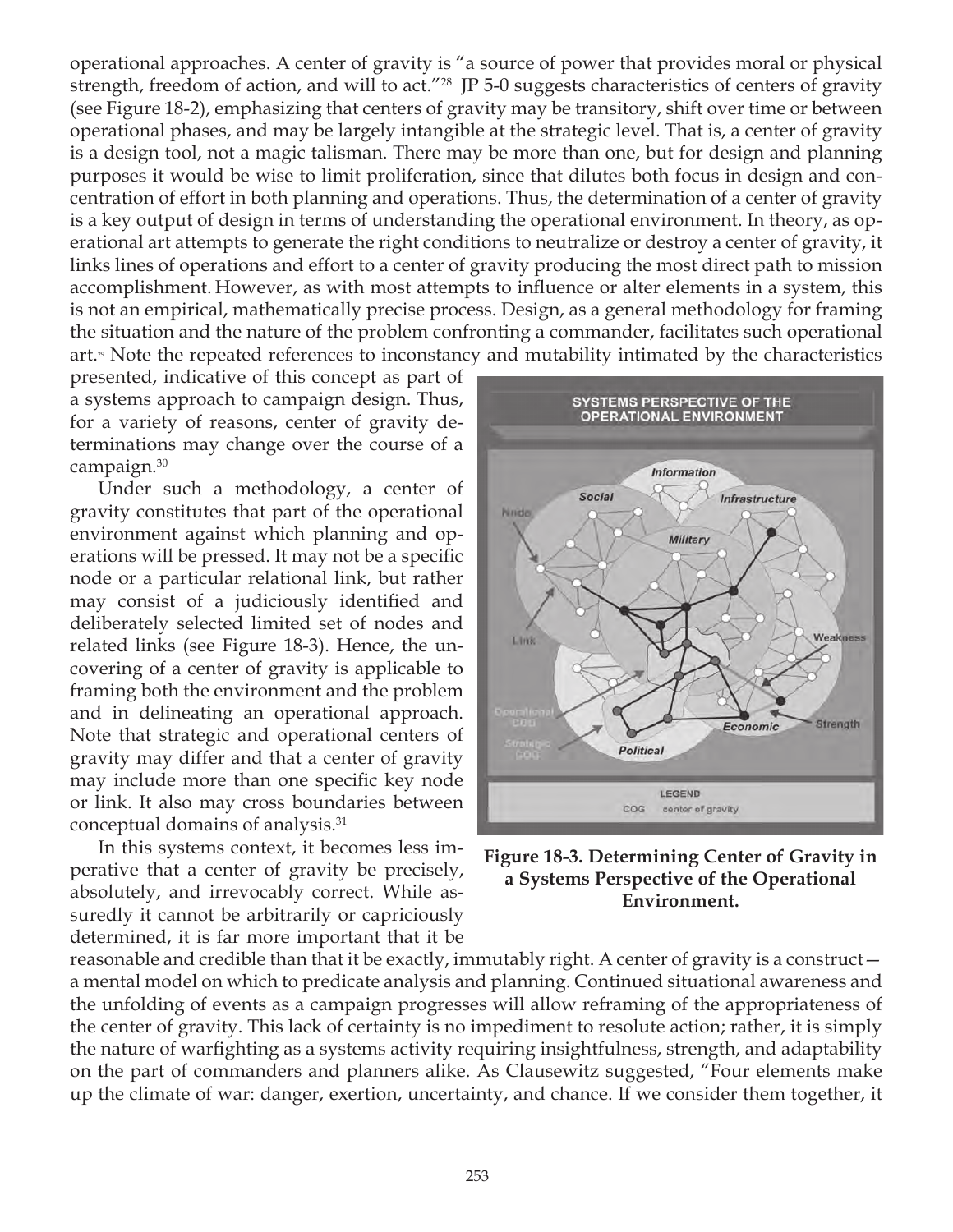becomes evident how much fortitude of mind and character are needed to make progress in these impeding elements with safety and success."32Center of gravity selection is no more certain. That said, without the identification of a reasonable center of gravity as the foundation of design, there is no place to enter the system and begin credible planning.

Understanding the operational environment as a complex, interrelated system is central to operational art. The design process set forth in current doctrine accepts the systemic nature of warfighting and seeks to impose a consistent, rational model on the system to mitigate uncertainty and facilitate further analysis and planning on the part of commanders and staffs. Design cannot eradicate friction and the fog of war, but it can enable resolute and insightful commanders to frame the nature of the campaign and impose their will in the context of unruly and ever-changing operational environments. As Clausewitz recognized, a systems approach to design can enhance a commander's appreciation for the operational environment in which he or she must attain objectives and accomplish missions, and so achieve political and military end states that truly matter in national security and international affairs.

#### **ENDNOTES - CHAPTER 18**

1. Ludwig von Bertalanffy, "An Outline of General System Theory," *British Journal for the Philosophy of Science*, Vol. 1, 1950, pp. 134-165.

2. Gareth Morgan, *Images of Organizations*, Thousand Oaks, CA: Sage Publishing, 2006.

3. Frederick. W. Taylor, *The Principles of Scientific Management,* New York: Enna, 2008. Original work published in 1911.

4. The U.S. Army emphasized the ORSA approach in the 1980s with a separate Military Occupational Specialty (MOS) identifier, 49A for officers, and the United States Military Academy established Systems Engineering as an academic major in 1988.

5. Russell L. Ackoff, "Towards a *System* of *Systems* Concepts," *Management Science,* Vol. 17, No. 11, July 1971, pp. 661-671, *Business Source Complete*, EBSCO*host*.

6. Peter Senge, *The Fifth Discipline: The Art and Practice of the Learning Organization*, New York: Doubleday/Currency, 1990.

7. The four other disciplines are shared vision, mental models, personal mastery, and team learning. See Senge, pp. 12-13.

8. Harold W. Lord, ed., *How the Army Runs: A Senior Leader Reference Handbook 2011-2012*, Carlisle, PA: Department of Command, Leadership, and Management, U.S. Army War College, 2011, p. 7.

9. Janeen Klinger, in Charles D. Allen, G. K. Cunningham, and Janeen Klinger, eds., "Strategic Thinking for Strategic Leaders" [Unpublished manuscript], Carlisle, PA: U.S. Army War College, 2009.

10. *Joint Publication (JP) 5-0, Joint Operation Planning,* Washington, DC: U.S. Joint Chiefs of Staff, August 11, 2011, pp. III-9-III-10.

11. John J. Holland, *Hidden Order: How Adaptation Builds Complexity*, Reading, MA: Addison-Wesley, 1995, p. 55.

12. *Army Doctrinal Publication (ADP) 3-0*, *Unified Land Operations,* Washington, DC: U.S. Department of the Army, October, 2011, pp. 2-4.

13. James N. Mattis and Frank Hoffman, "Future Warfare: The Rise of Hybrid Wars," *United States Naval Institute Proceedings,* Vol. 131, No. 11, November 1, 2005, pp. 18–19.